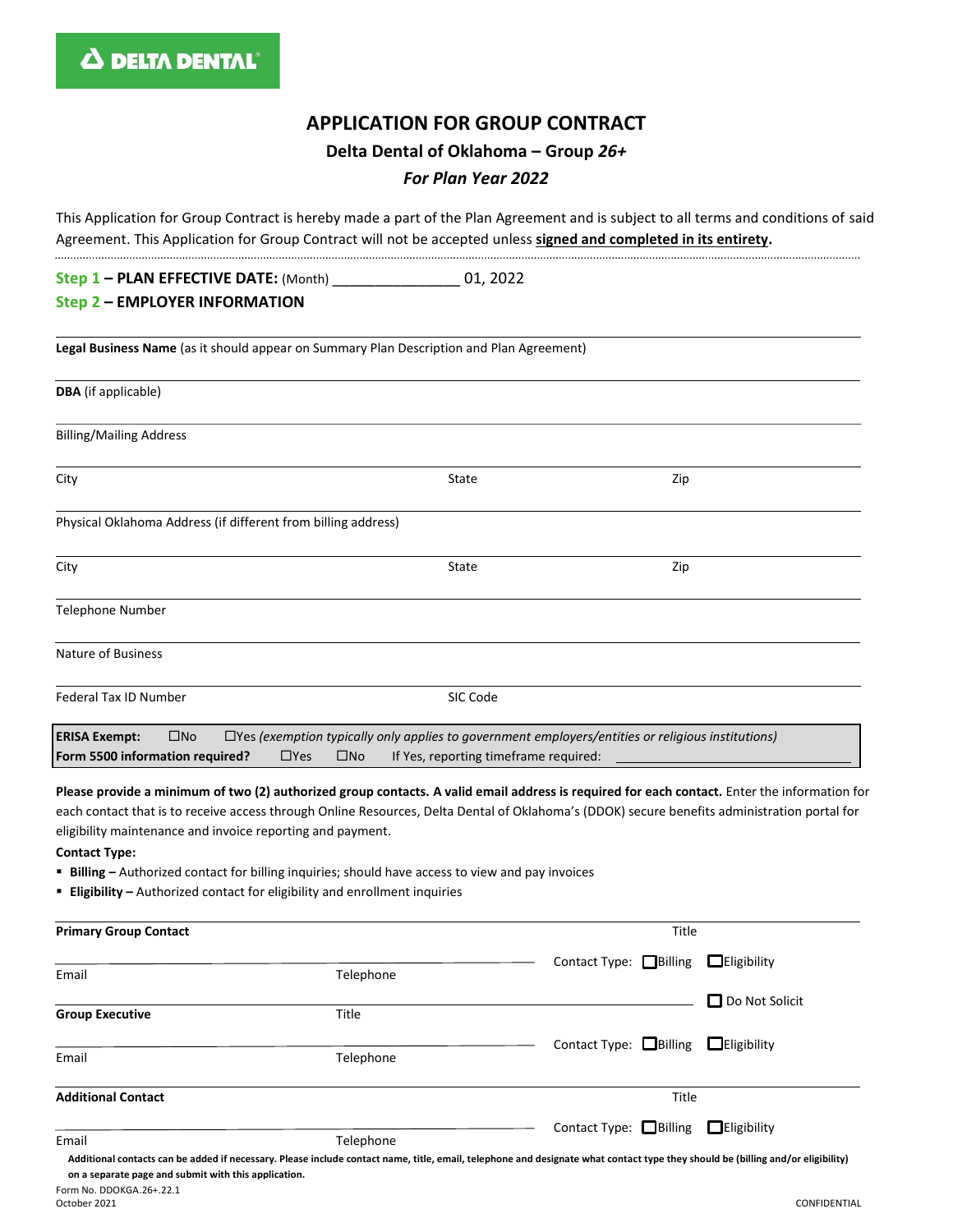# **A DELTA DENTAL**

| <b>Step 3 – FUNDING OPTIONS</b> (select one): $\Box$ Fully Insured                                                                                                                                                                    |                                                                                                                                                                                                                      |                | □ Self-Insured/Administrative Services Only (ASO)                                                                  |                                                                                    |
|---------------------------------------------------------------------------------------------------------------------------------------------------------------------------------------------------------------------------------------|----------------------------------------------------------------------------------------------------------------------------------------------------------------------------------------------------------------------|----------------|--------------------------------------------------------------------------------------------------------------------|------------------------------------------------------------------------------------|
| Step 4 - ELIGIBILITY AND ENROLLMENT: A minimum of 10 enrolled or 25% of Eligible Employees, whichever is greater, required for                                                                                                        |                                                                                                                                                                                                                      |                | participation in 26+ (only applies to fully insured groups).                                                       |                                                                                    |
|                                                                                                                                                                                                                                       |                                                                                                                                                                                                                      |                |                                                                                                                    |                                                                                    |
| Employees are eligible for coverage on (select one):                                                                                                                                                                                  |                                                                                                                                                                                                                      |                |                                                                                                                    |                                                                                    |
| $\Box$ The date of hire<br>$\Box$ The _______ day of continuous full-time employment <sup>*</sup><br>$\Box$ The first of the month following ______ days of continuous full-time employment*                                          |                                                                                                                                                                                                                      |                | $\Box$ The first of the month following the date of hire                                                           |                                                                                    |
|                                                                                                                                                                                                                                       |                                                                                                                                                                                                                      |                |                                                                                                                    |                                                                                    |
| Is the following included with this application? (select all that apply): $\Box$ Enrollment Forms $\Box$ Electronic Enrollment Data                                                                                                   |                                                                                                                                                                                                                      |                |                                                                                                                    |                                                                                    |
|                                                                                                                                                                                                                                       |                                                                                                                                                                                                                      |                |                                                                                                                    |                                                                                    |
| *Cannot exceed 90 days between first day of full-time employment and coverage start date.                                                                                                                                             |                                                                                                                                                                                                                      |                |                                                                                                                    |                                                                                    |
| <b>Step 5 - EMPLOYER CONTRIBUTION</b>                                                                                                                                                                                                 |                                                                                                                                                                                                                      |                |                                                                                                                    |                                                                                    |
| Employer contributes ___________________ % OR \$_____________________ to employee cost of plan.                                                                                                                                       |                                                                                                                                                                                                                      |                |                                                                                                                    |                                                                                    |
| Step 6 - PLAN OPTIONS AND PLAN SELECTION (select all that apply)                                                                                                                                                                      |                                                                                                                                                                                                                      |                |                                                                                                                    |                                                                                    |
| Benefits Summary: Please indicate the applicable benefits information below by placing a checkmark in the appropriate box(es) and/or<br>completing those areas requiring information, based on proposed benefits plan.                |                                                                                                                                                                                                                      |                |                                                                                                                    |                                                                                    |
| <b>Plan Options:</b><br>$\Box$ Single Option<br>$\Box$ Dual Option<br>$\Box$ Triple Option                                                                                                                                            | <b>Plan Types:</b><br>$\Box$ Delta Dental PPO - Plus Premier<br>$\Box$ Delta Dental PPO - Plus Premier "Elite"<br>$\Box$ Delta Dental PPO – Point of Service<br>$\Box$ Delta Dental PPO – Point of Service Advantage |                | $\Box$ Delta Dental PPO<br>$\Box$ Delta Dental PPO – Preventive Plus<br>$\Box$ Delta Dental PPO – Choice Advantage |                                                                                    |
| <b>Covered Services and Plan Co-Insurance:</b>                                                                                                                                                                                        |                                                                                                                                                                                                                      |                |                                                                                                                    |                                                                                    |
|                                                                                                                                                                                                                                       | <b>PPO Network</b>                                                                                                                                                                                                   |                | <b>Premier Network</b>                                                                                             | Out-of-Network                                                                     |
| $\Box$ Class I – Preventive and Diagnostic Services:<br>$\Box$ Class II – Basic Services:<br>$\Box$ Class III – Major Services:<br>$\Box$ Class IV - Orthodontic Services:<br>$\Box$ N/A $\Box$ Dependent Children Only $\Box$ Family |                                                                                                                                                                                                                      | .%<br>-%<br>-% | $\sim$ $\sim$ $\sim$<br>-%<br>$\sim$ $\sim$ $\sim$                                                                 | %<br>the control of the control of the<br>.%<br>$\sim$ $\sim$ $\sim$ $\sim$ $\sim$ |
| Deductible and Maximum (select one):                                                                                                                                                                                                  | $\Box$ Calendar Year                                                                                                                                                                                                 |                | $\Box$ Contract Year                                                                                               |                                                                                    |
| Monthly Rates - Fully Insured only (please indicate the appropriate rate structure and rates):                                                                                                                                        |                                                                                                                                                                                                                      |                |                                                                                                                    |                                                                                    |
| $\Box$ Two-tier rate structure                                                                                                                                                                                                        | $\Box$ Three-tier rate structure<br>Employee + One Dependent<br>Family <b>Example 2018</b>                                                                                                                           |                | $\Box$ Four-tier rate structure                                                                                    | Employee + Spouse __________________                                               |

Family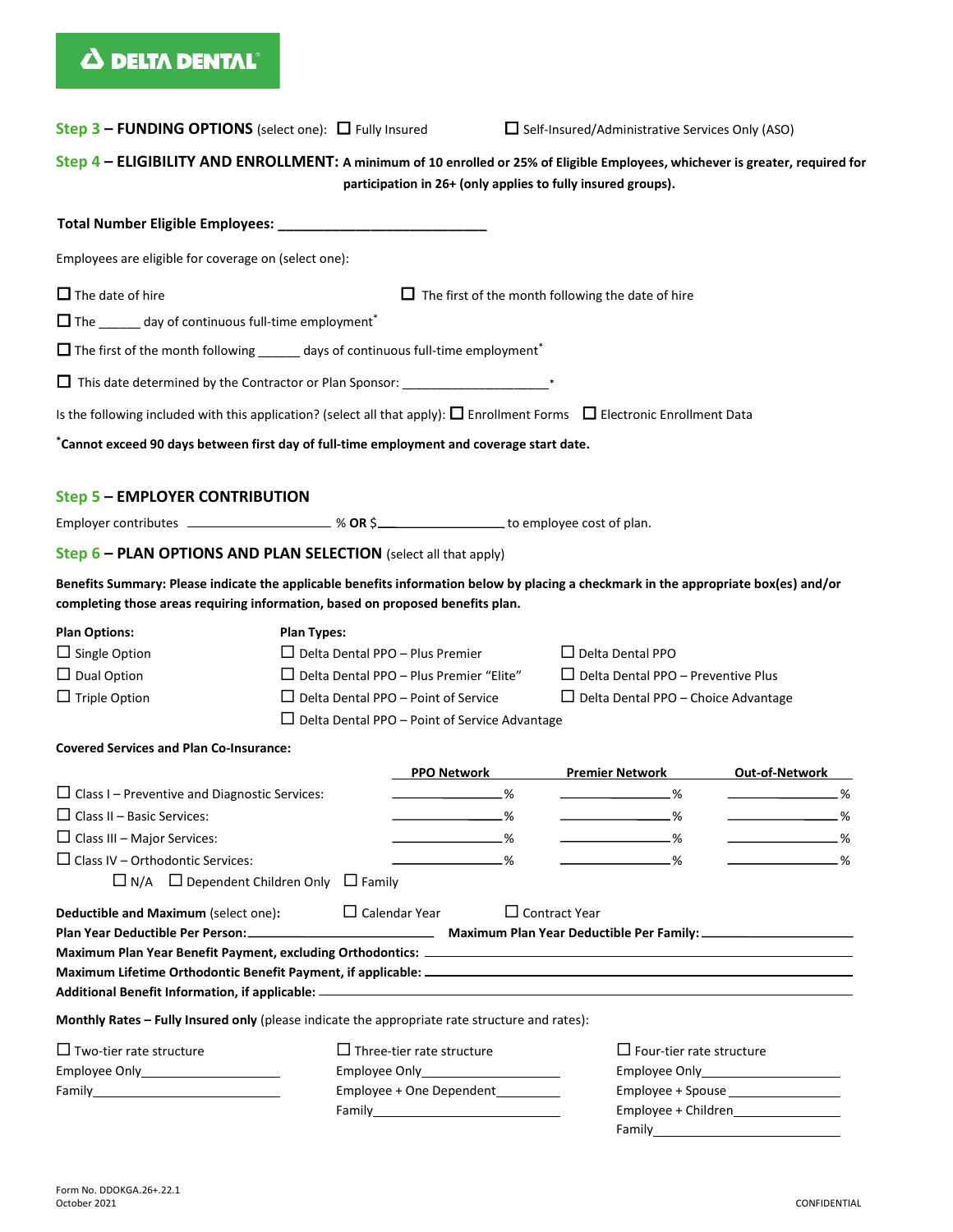# **Step 7 – OPTIONS FOR ACCESS TO ONLINE RESOURCES\***

Enter the information for each contact that is to receive online access through Online Resources. If a contact should have access to all subgroups then enter "ALL" in the Subgroup(s) Access box. Select each type of access. You will be provided invoice notifications via email.

**An email address is required for each contact requesting access to Online Resources.**

**Subgroup Access:** Name the contact(s) who will receive access to the specified subgroup(s).

**Online Eligibility:** Name the contact(s) who will receive access to *view only and/or modify* eligibility in Online Resources.

**View Only:** Read-only access to online eligibility. **Modify:** Ability to make changes through online eligibility.

\*Fully insured groups only.

| <b>Contact Name</b> | <b>Online Resources</b><br>User Name | Subgroup(s)<br>Access | <b>Online Eligibility</b><br><b>Select One</b> |        | <b>Email Address (Required)</b> |
|---------------------|--------------------------------------|-----------------------|------------------------------------------------|--------|---------------------------------|
|                     | if previously assigned               |                       | View Only                                      | Modify |                                 |
|                     |                                      |                       |                                                |        |                                 |
|                     |                                      |                       |                                                |        |                                 |
|                     |                                      |                       |                                                |        |                                 |
|                     |                                      |                       |                                                |        |                                 |
|                     |                                      |                       |                                                |        |                                 |
|                     |                                      |                       |                                                |        |                                 |

An authorized representative for the Employer must approve access to information on this account for the person(s) named above, and for receipt of the monthly billing from Delta Dental of Oklahoma via the above selected option. Further, the authorized representative for the Employer must submit written notification to Delta Dental of Oklahoma if a user's access to Online Resources needs to be terminated or access should be provided to additional persons. A Group Change Form is available on Online Resources and the authorized representative for the Employer may submit completed forms t[o ClientRelations@DeltaDentalOK.org.](mailto:ClientRelations@DeltaDentalOK.org)

#### **Step 8 – THIRD PARTY ADMINISTRATORS**

Third party administrators (TPA) listed in this section are authorized contacts for the designated service provided.

| EDI/Eligibility _____      |
|----------------------------|
| <b>COBRA Administrator</b> |
| FSA Administrator          |
| Other                      |